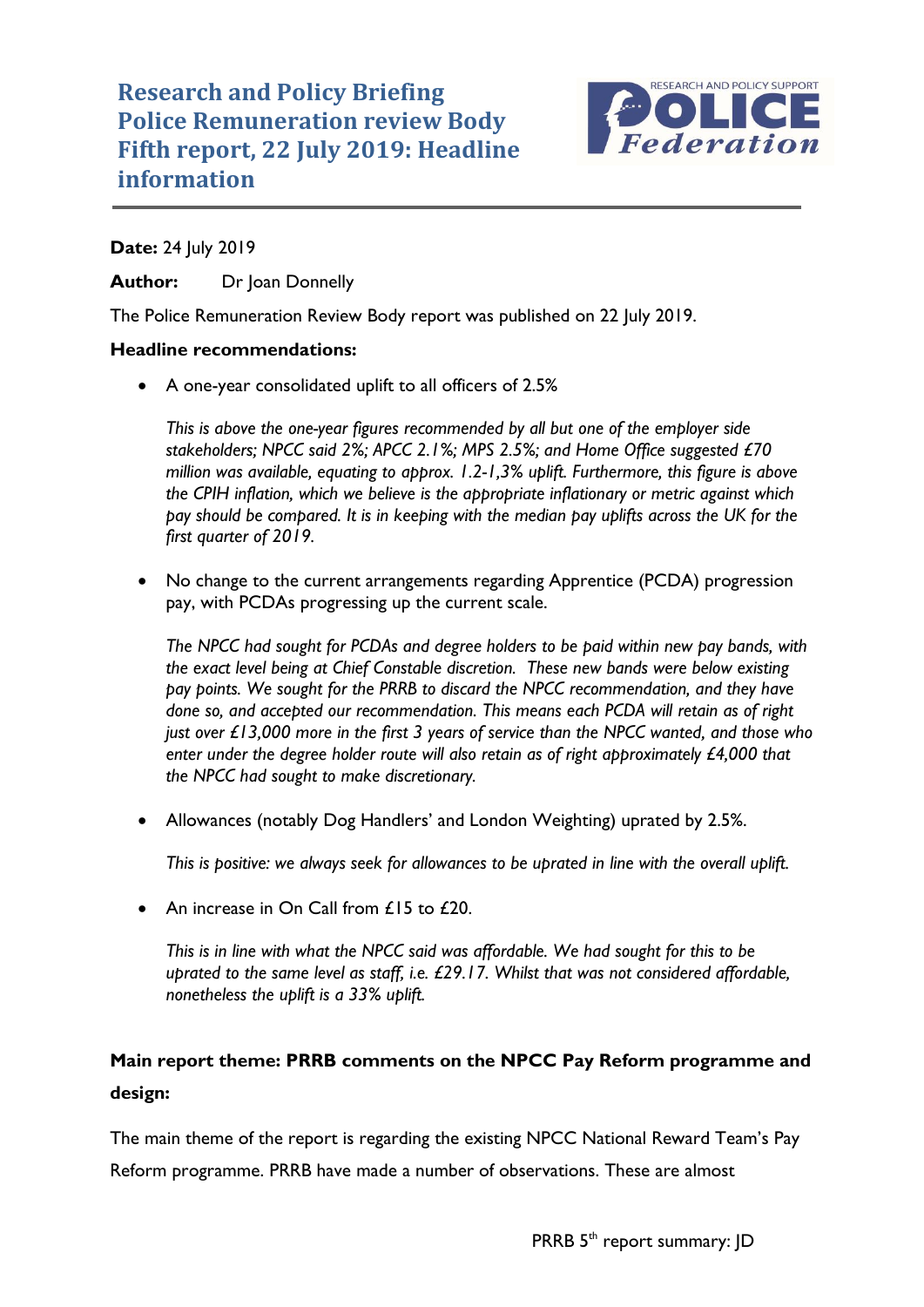universally critical. The vast majority echo points that the staff associations have been raising for some time, and that we noted in our submission.

1. The PRRB state that they are still concerned about matters they raised in previous years: notably that the rationale for change has not been properly articulated, nor have the expected benefits been stated.  $\frac{1}{1}$ 

*We have repeatedly called for a benefits realisation plan, outline benefits and unintended consequences, to allow for tracking and evaluation of the project. This is no more than basic project governance. This was in our PRRB submission as long ago as 2016 and we have raised it at numerous PCFs and in letters.* 

- 2. The PRRB express their concern that individual forces are not ready for change. *We have raised this on a number of occasions, including at last year's conference. The MOPAC report evaluating force readiness is damning: we referenced that in our PRRB submission too. <sup>2</sup>*
- 3. The PRRB state that they are not convinced that the project can be delivered within the current pay bill.

*We have noted in this year and last year's PRRB submission that we believe such significant change cannot be achieved without proper funding, and that the CSR needs to be used to secure adequate funds.<sup>3</sup>*

4. The PRRB note that "a new pay mechanism built on competence will necessarily require robust performance measurements to be in place", not least because of the significant cultural change.

*For 5 years, during the design of the Assessing and Recognising Competence work, and now the Established Constable project, we have argued that for reasons of fairness, transparency, and to ensure equality issues are addressed, a robust standardised assessment method is needed, where pay – especially significant amounts of pay – is dependent on it. Our fear is that anything less than a standardised measure will result in our having to take a number of legal challenges, as equality considerations arise. The precedent is SPP and CRTP. <sup>4</sup>*

 $\overline{a}$ 

<sup>1</sup> Para 6 and 2.42-2.46

<sup>2</sup> Para 9 and 2.47-2.49

<sup>3</sup> Para 13 and 2.52

<sup>4</sup> Para 15 and 2.64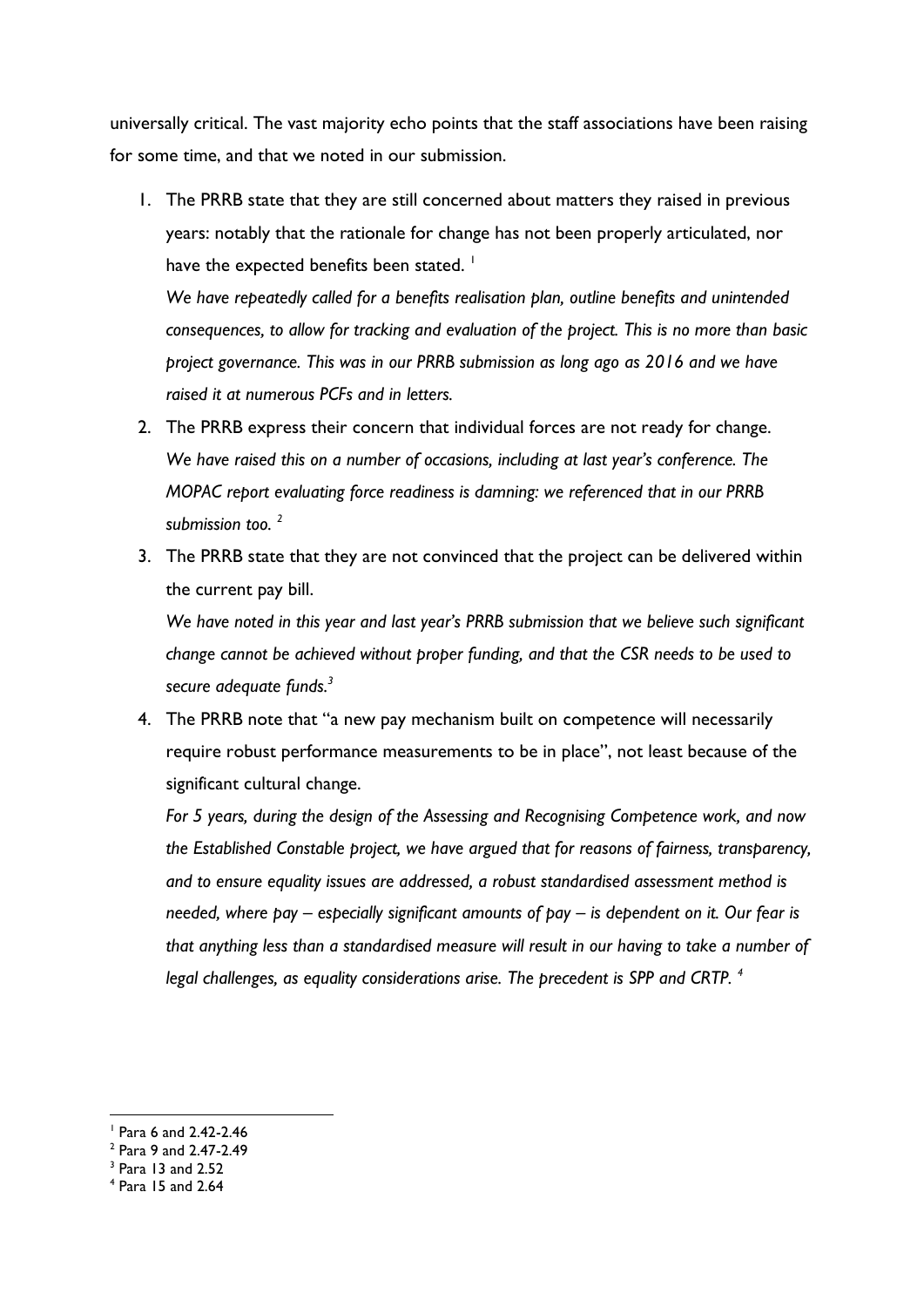- 5. The PRRB express concern that the Pay Reform timetable doesn't allow time to make the necessary legislative changes.<sup>5</sup> *We have raised this point repeatedly.*
- 6. The PRRB state that the change to a requirement for officers to have degrees is likely to have consequences in terms of changing career expectations. For example, they assume such officers may not want to stay in service for their entire careers. Forces will need to plan accordingly.<sup>6</sup>

*Again, this is something the PFEW has raised repeatedly over a long period of time, including in previous PRRB submissions, and with the College of Policing.* 

7. The PRRB note that the changes to the Constable pay scale are unclear, and present risks. Notably, the route to Established Constable is not clear; the assessment process has not been bottomed out. The shortened pay scale with a huge leap between the second highest and highest point is problematic and may impact negatively on motivation.<sup>7</sup>

*We have raised these same concerns.* 

8. The PRRB are reserve perhaps their strongest worded criticism for the NPCC proposals for PCDA progression pay. "Information on the phasing out of existing entry routes and the finalisation of new graduate-only entry routes was not as complete as we would wish, and there is too much uncertainly around the pay rates for degree-holders under pay reform". The PRRB felt strongly enough to insist that, instead of the NPCC recommendations for progression, there should be no change to the existing incremental progression. <sup>8</sup>

*We sought to have the NPCC recommendation dismissed, due to the lack of proper rationale: the PRRB seem to have concurred. In this way we have helped protect £13k pay over three years, which PCDAs might otherwise have had removed.*

9. The PRRB asked for a full proposal for Superintendents to get On Call to be worked  $UD.<sup>9</sup>$ 

*This was a recommendation jointly put forward by the PSA and PFEW.* 

 $\overline{a}$ 

<sup>5</sup> Para 16 and 2.64

<sup>6</sup> Para 17 and 2.57-2.59

<sup>7</sup> Para 2.55-2.56

<sup>8</sup> Para 25 and 4.2 -4.33

<sup>9</sup> Para 26 and 4.71-4.72, and 4.88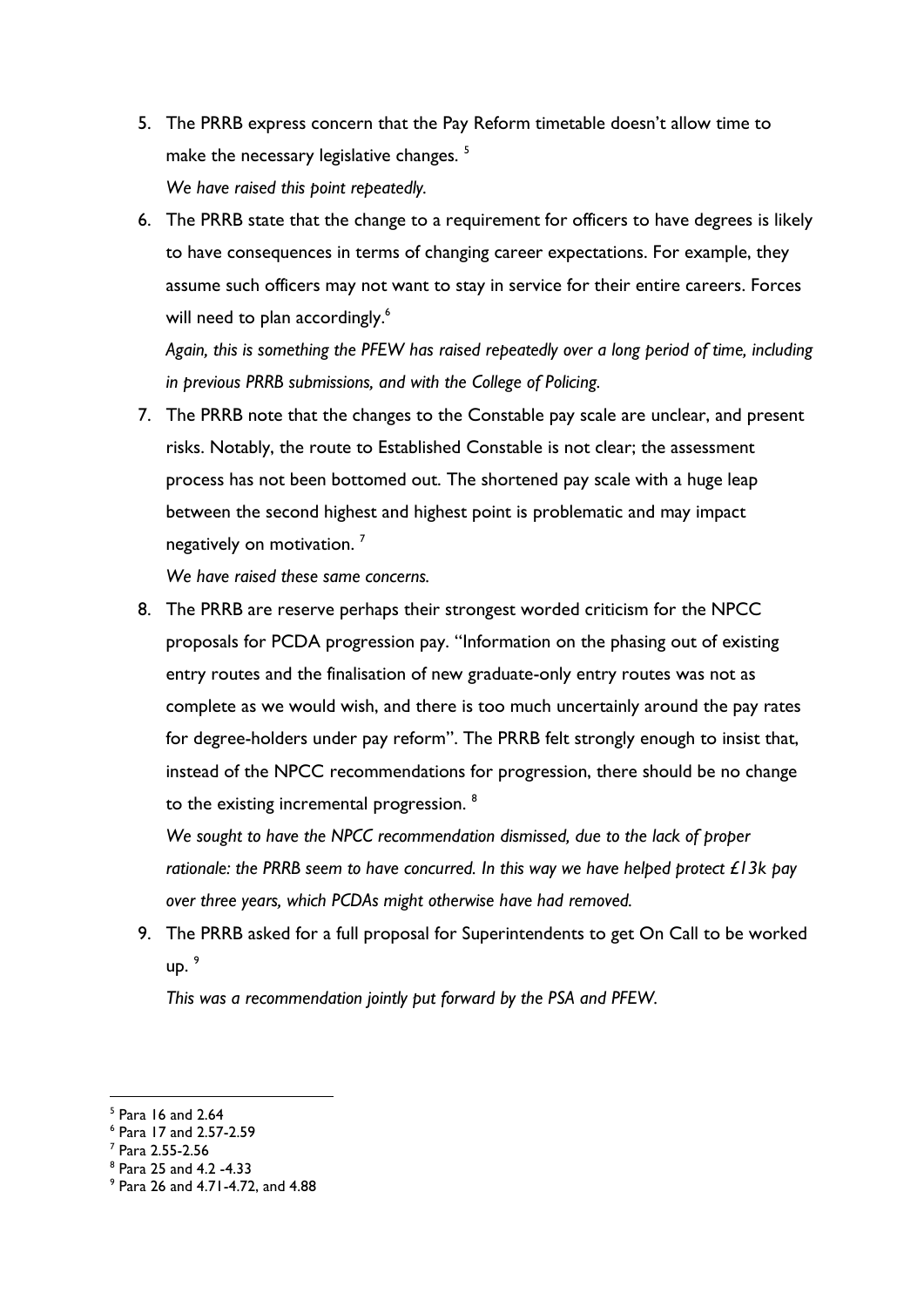10. The PRRB state that there is still a lack of robust evidence to inform the design of pay reform – even though they have drawn attention this in previous years, and previous PRRB reports. <sup>10</sup>

*This is something that the PFEW drew attention to as far back as year one of the PRRB. We noted the lack of consistent, verified data across forces. This includes recording of decent recruitment and retention measures; workforce modelling; data on sickness levels; data on opt out from police pensions (which should be a mandated dataset); and baseline data about the current state of policing pay, against which to measure expected benefits and unintended consequences. Examples might be measures of diversity, improvements to equality of pay, improved performance (perhaps at force level, rather than individual), measures of public confidence, improved deploy ability, reduced use certain allowances which are actually intended to punish forces for poor planning, etc. Some measures exist, but many do not. There has been no systematic capture of what it is desirable to measure, and to what extent that is possible, or what would need to be done to make it possible.* 

### **Additional:**

It is indicative of the PRRB's frustration with the pay reform thus far that it suggests a step that is beyond any previously suggested: that is, that **an independent technical evaluation of the programme should be commissioned.<sup>11</sup>** By normal pay review body standards this is damning, and betrays a lack of confidence in the programme, that the NPCC must surely find uncomfortable.

The PRRB seek for the new Chief Constable lead to "accelerate momentum",<sup>12</sup>and state that it has reservations as to whether a reform of this scale can be achieved through the existing structures.<sup>13</sup>

#### **Points where the PRRB view is significantly different to ours:**

It should be noted that the PRRB analysis of officer earnings vis a vis others is significantly different to ours. The PRRB use Annual Survey of Hours and earnings (ASHE) data provided by the OME. In their view earnings for police were 41% higher than for the whole economy;

 $\overline{a}$ 

<sup>10</sup> Para 35 and 5.4-5.7

<sup>11</sup> Para 8 and 2.45 and 2.65

<sup>12</sup> Para 2.45

<sup>13</sup> Para 2.46